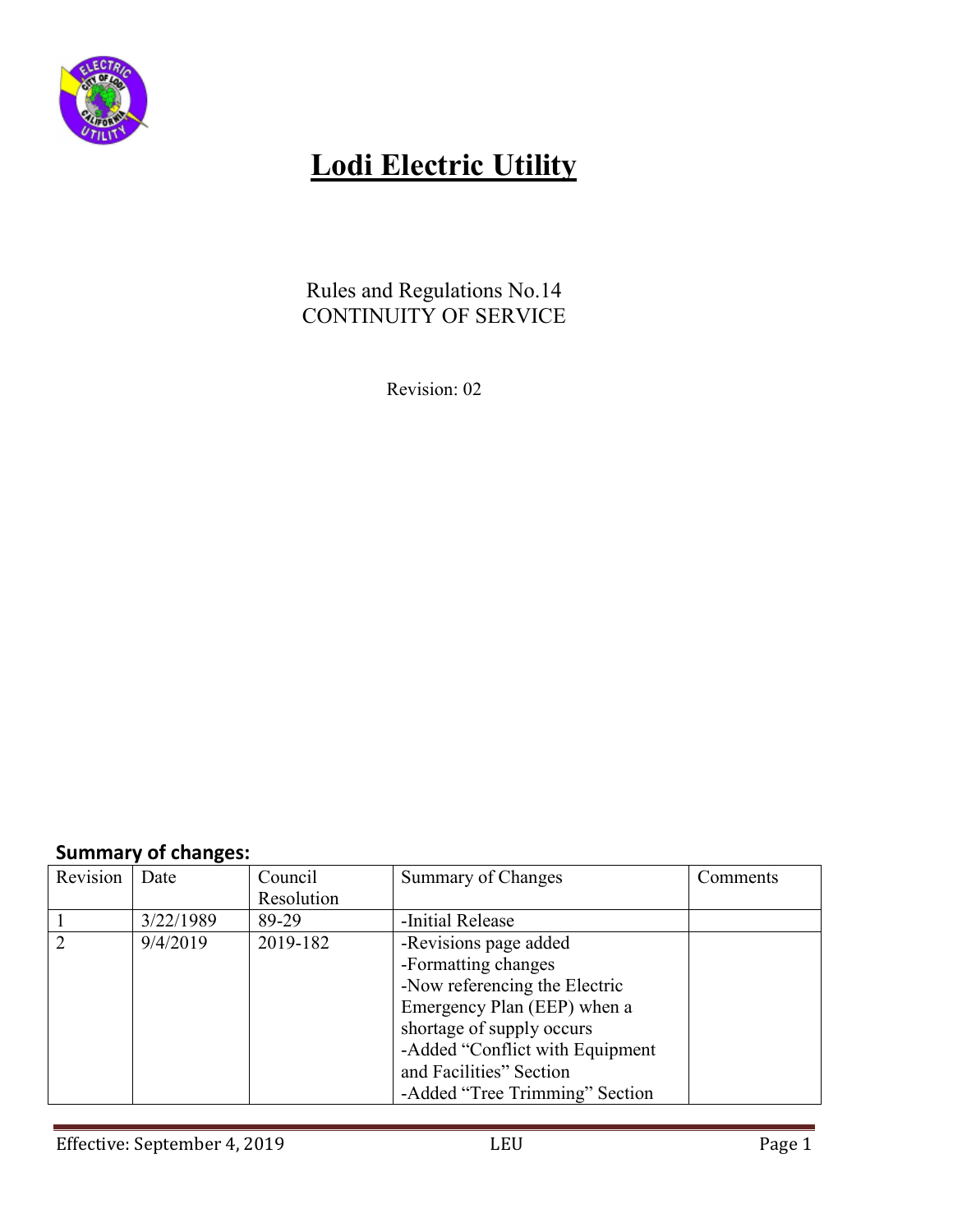

Rules and Regulations No.14 CONTINUITY OF SERVICE

#### A. Shortage of Supply

- 1. The City will exercise reasonable diligence and care to furnish and deliver a continuous and sufficient supply of electric energy to the Customer, but does not guarantee continuity or sufficiency of supply.
- 2. The City shall not be liable for any shortage or insufficiency of supply of electric energy, or any loss or damage of any kind or character occasioned thereby, caused by strikes or labor disputes, fire or other casualty, governmental restrictions, regulations, orders or controls, terrorism or sabotage, civil commotion or riots, war or hostile governmental action, wind, rain, lightning, earthquake, or other act of God, or any other cause beyond the City's reasonable control.
- 3. If a shortage of supply occurs, the City will make an apportionment of the available supply of energy among Customers as ordered or directed by the Electric Emergency Plan (EEP).

#### B. Interruption of Delivery

- 1. The City will have the right to suspend temporarily the delivery of electric energy whenever necessary to make repairs or improvements to its system. Reasonable notice, as circumstances permit, will be given to the Customers. However, during emergency work notification of further interruptions may not be given. Repairs or improvements will be completed as rapidly as possible. Non-emergency work will be scheduled and performed to cause the least inconvenience to the affected Customers. Such scheduled outages will normally occur during normal working hours.
- 2. In the event a request by the City for a scheduled interruption during normal working hours cannot be agreed upon by one or more Customers and the only acceptable time for the interruption is outside of normal working hours, then such Customer(s) shall pay all overtime premiums associated with the work.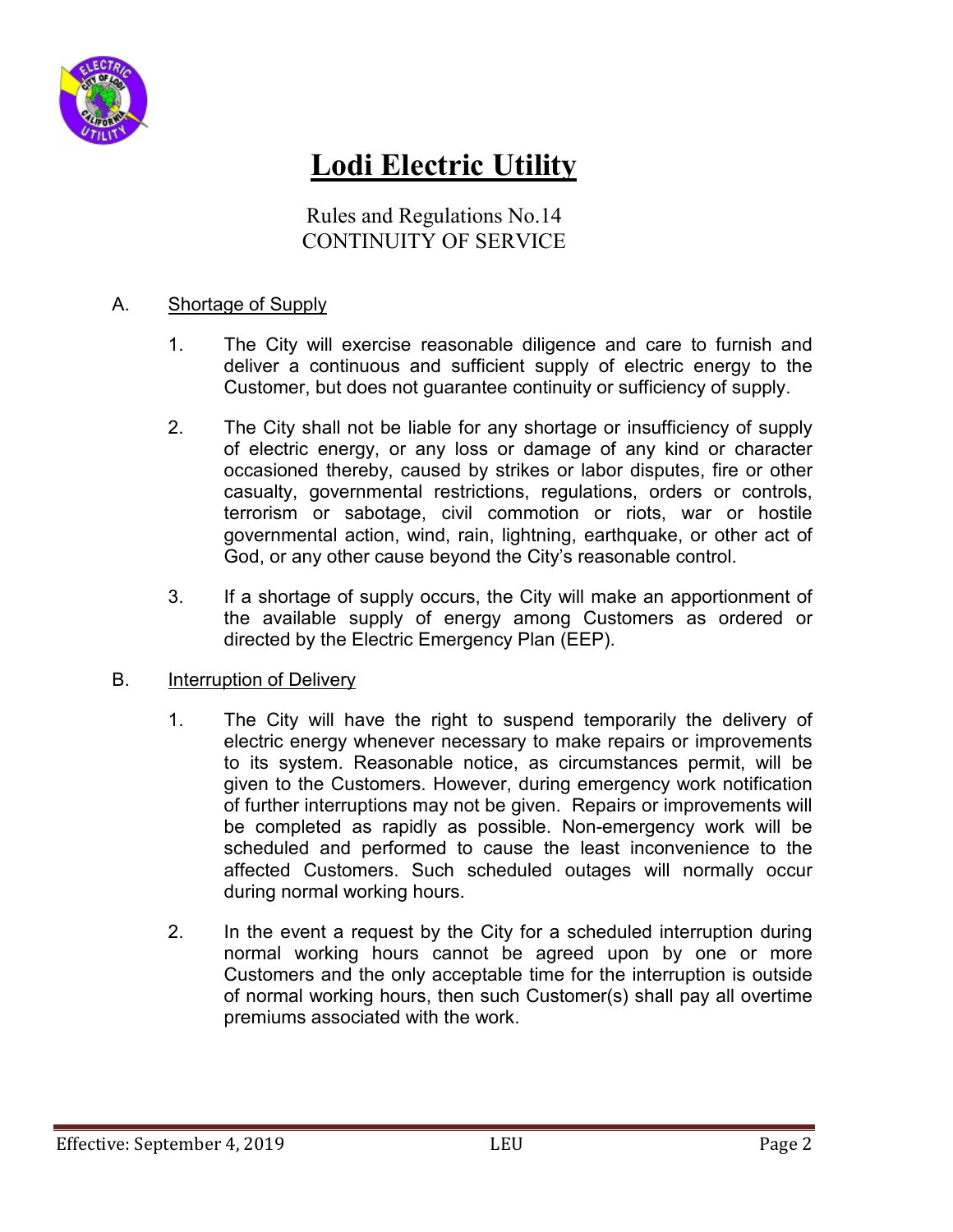

- 3. The City shall not be liable for interruption of supply of electric energy, or any loss or damage of any kind or character occasioned thereby, the causes include but are not limited to strikes or labor disputes; fire or other casualty; governmental restrictions, regulations, orders or controls; terrorism or sabotage; civil commotion or riots; war or hostile governmental action; wind, rain, lightning, earthquake, falling trees, birds, animals or any other act of God; or any other cause beyond the City's reasonable control.
- C. Conflict with Equipment and Facilities:

Equipment and facilities, including metering equipment, installed by the City within easements and rights-of-way that subsequently become obstructed, covered, inaccessible, exposed to traffic, incorrectly applied, etc., as a result of actions such as landscaping, screening, fencing, driveway widening, etc., solely caused by and to the benefit of the property owner and/or occupant of the property where such equipment and facilities were originally installed, shall have corrective measures implemented, per City's approval, at the property owner's and/or occupant's expense.

#### D. Tree Trimming (Line Clearing):

LEU will from time to time trim, clear away and, if necessary, cut down trees and brush in the vicinity of its overhead lines. The City will determine whether or not the trees and brush are in the vicinity of its overhead lines. The clearances determined by the City around Services (Service Drops), although desirable, may require extreme impact on landscaping.

Tree trimming (line clearing) is done to improve the overall system reliability, to eliminate hazards from trees and branches falling on the lines and per General Order No. 95 of the State of California, Rule 35 which states, "Where overhead wires pass through trees, safety and reliability of service demand that a reasonable amount of tree trimming be done in order that the wires may clear branches and foliage."

The City will perform the necessary trimming to clear the lines, will remove all brush and trimmings from the Premises and, if requested by the property owner, will leave any and all valuable timber and wood at the site.